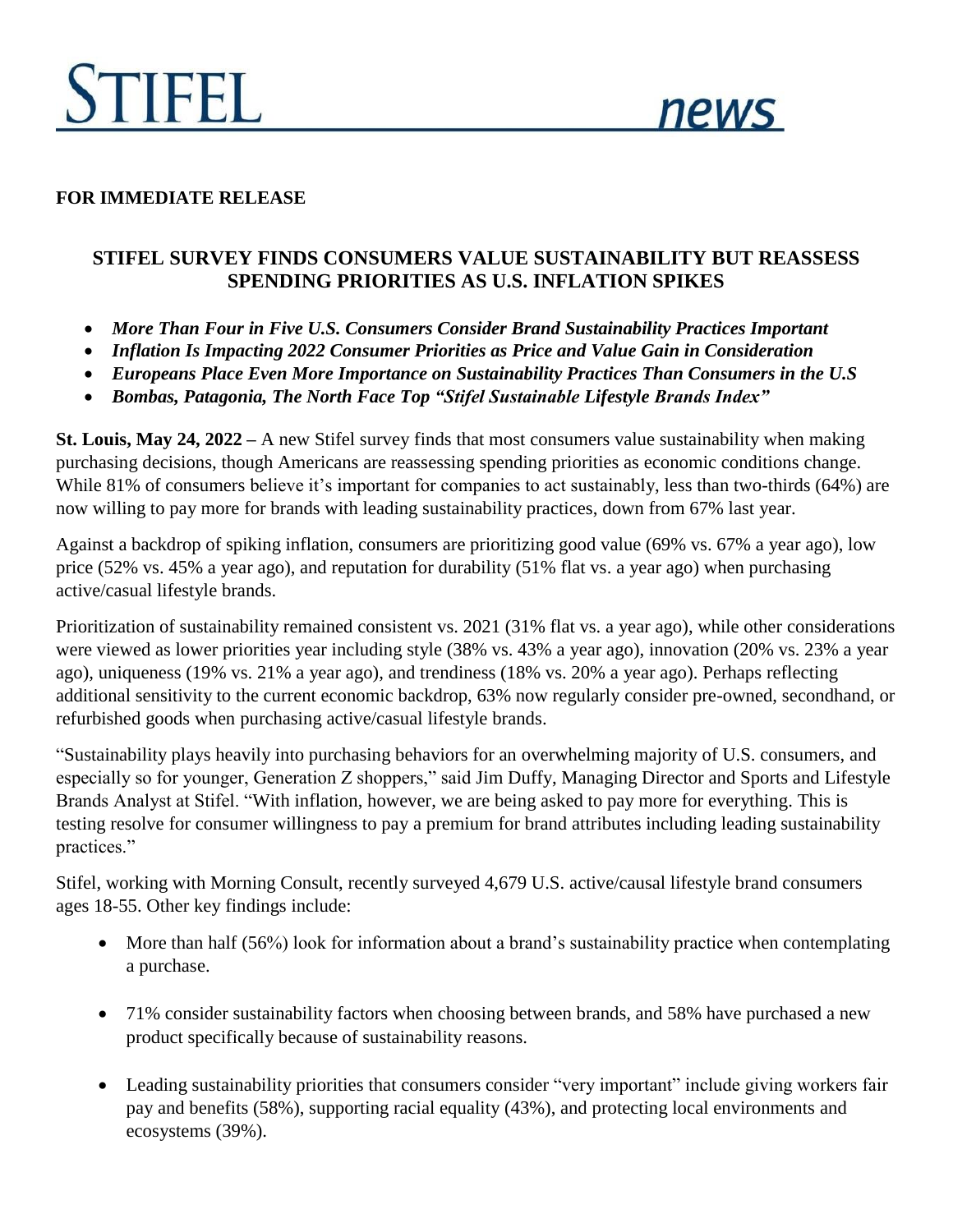• The inflationary backdrop is having influence on brand perceptions and giving consumers a more cynical view. Relative to last year, more consumers indicated belief that brands are more profitfocused (41% vs. 38% in 2021) but fewer consumers now say that brands are increasing their focus on social issues and positive community influence (44% vs. 57% in 2021).

## *Global Insights*

The survey also questioned 5,325 additional active/causal lifestyle brand consumers ages 18-55 across the UK, Germany, France, Italy, and China. Across all markets, at least four out of five category purchasers say it's important that brands operate sustainably. Specific findings include:

- International consumers place greater priority on sustainability. For example, 59% of French consumers and 42% of Italian consumers named sustainability a "top three" purchasing priority vs. 31% of Americans who feel the same.
- More than half of respondents in China (61%), France (56%), Germany (53%), and Italy (53%) have boycotted or stopped buying a brand or product specifically because of sustainability concerns. Only 45% of British consumers and 41% of American consumers have acted similarly.
- Chinese consumers are placing a growing importance on sustainability and notably are now more likely to call for brands to achieve carbon neutrality, prioritize recycling, and protect human rights in the global supply chain vs. this time last year.

Full survey results can be [found here.](https://www.stifel.com/Newsletters/InvestmentBanking/BAL/Marketing/StifelSays/2022/2022%20Stifel%20Sustainability%20Survey.pdf)

## *Updating the Stifel Sustainable Lifestyle Brands Index*

In conjunction with the survey, Stifel is updating the "Stifel Sustainable Lifestyle Brands Index," which ranks brands based on U.S. active/casual lifestyle consumer perception of brand sustainability practices. Brands were measured according to three metrics of sustainability: environmental, social, and ethical business practices.

For the second year in a row, Bombas (No.1), Patagonia (No.2), and The North Face (No. 3) notched the top overall scores. Rounding out the top five are YETI (No. 4) and Hydro Flask (No. 5), both cracking the leaderboard for the first time.

"The Stifel Sustainable Lifestyle Brands Index again features sustainability thought leaders at the top of the rankings," added Mr. Duffy. "We congratulate Bombas for taking the No. 1 overall spot for the second straight year. We also welcome newcomers YETI and Hydro Flask, who cemented top five rankings powered by standout scores for Environmental Sustainability. Consumer appreciation for YETI and Hydro Flask's contribution to the elimination of single-use plastic highlights that consumers value the positive influence of product and environmental campaigns alongside efforts to minimize resource consumption in the supply chain."

## **Survey Methodology**

Morning Consult conducted n=11,498 online interviews among the general population and active/casual lifestyle brand consumers ages 18-55 in the U.S., UK, Italy, Germany, France, and China from April 15-25, 2022. Interviews in each market were carefully sampled and weighted to be demographically representative for their age groups according to published population statistics for age, gender, region, education, race, and income in the U.S., and age, gender, region, and education in the UK, Italy, Germany, France, and China.

Active/casual lifestyle brand consumers are defined as those who purchased at least one of the following types of brands within the past six months: athletic or activewear clothing or footwear brands; casual lifestyle clothing or footwear brands; outdoor clothing or footwear brands (i.e., for hiking, skiing, etc.); or sporting goods or outdoor recreation equipment brands.